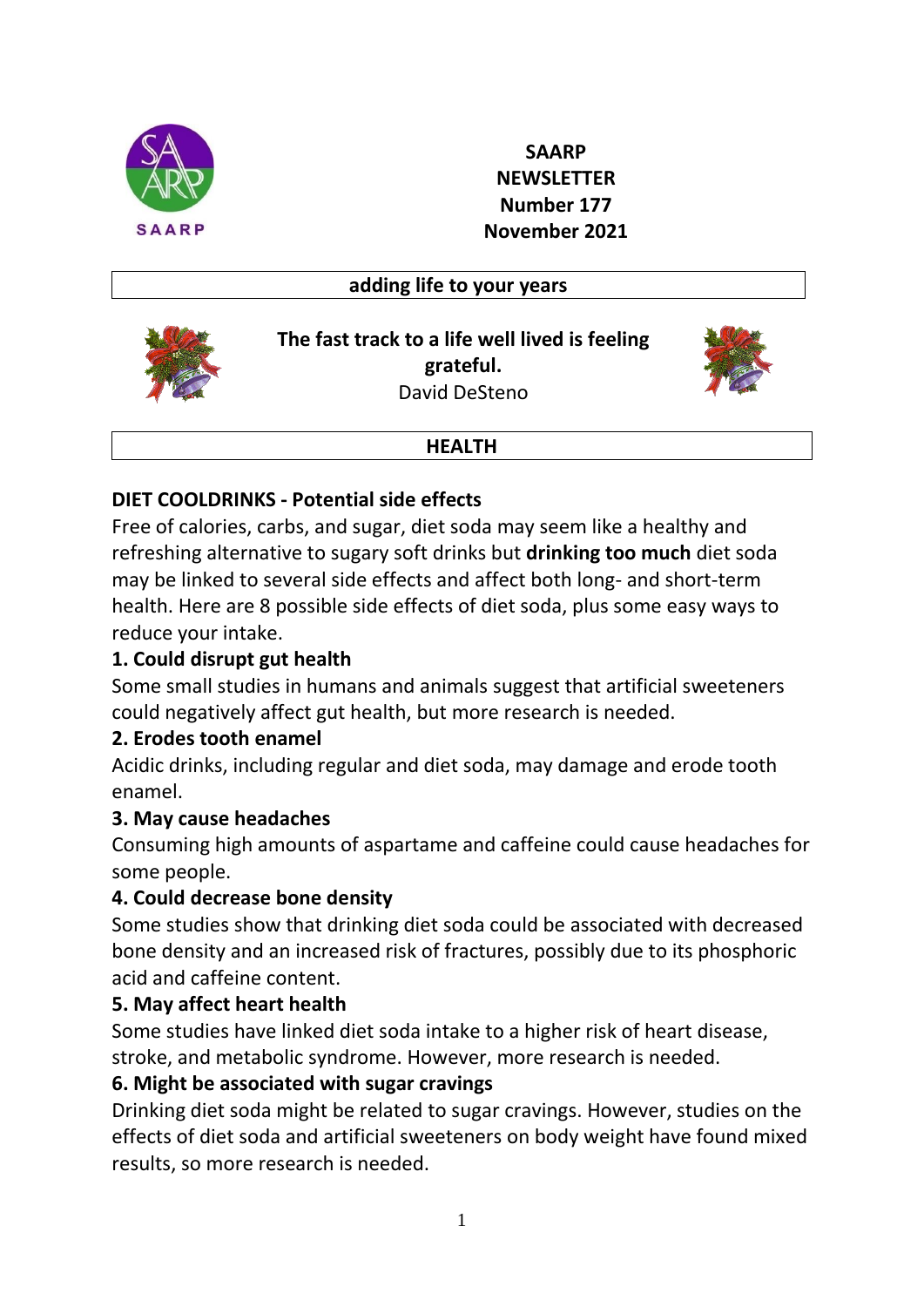# **7. Might be related to weight gain**

One study in 749 older adults found that those who consumed diet soda regularly tended to have greater increases in belly fat over a 9-year period, compared with people who didn't regularly consume diet soda (32Trusted Source). Much more research is needed to explore how drinking diet soda might be related to body weight.

# **8. May be linked to type 2 diabetes**

Although research is inconsistent and more research is needed, some studies show that consuming diet soda and artificial sweeteners may be associated with a higher risk of type 2 diabetes and insulin resistance.

[8 Potential Side Effects of Consuming Too Much Diet Soda \(healthline.com\)](https://www.healthline.com/nutrition/symptoms-of-drinking-too-much-diet-soda?slot_pos=article_1&utm_source=Sailthru%20Email&utm_medium=Email&utm_campaign=authoritynutrition&utm_content=2021-09-06&apid=29810483&rvid=e246d1a70ebdb60209d331e50784d602509a449b75809239a1eae0a278d1a265)

## **ANTIBIOTICS CONFUSION**

There is a crucial need to educate older people about the use of antibiotics, according to a recent paper that found that a sizable minority misuse the medications.

The information comes from a survey of more than 2,200 adults ages 50 to 80 that was part of the University of Michigan's National Poll on Healthy Aging, sponsored by AARP. Researchers found:

►Nearly 13 percent of those with antibiotic prescriptions stopped taking the drug before finishing the course.

▶ 34 percent wrongly believe antibiotics can be used to treat a cold or the flu.

► More than half of those who reported having "leftover" antibiotics used to treat an earlier ailment, took the old drugs to treat a subsequent ailment.

►About 1 in 5 have used antibiotics without consulting a doctor or pharmacist.

## **AARP Bulletin May 2021**

## **POST COVID VISITS**

I thought these would be useful, Ray.

### **NEW RULES**

Set ground rules ahead of time so there can be no misunderstanding.

- Do we hug? Wear masks? Go to restaurants? Invite others over?
- Bring our own towels? Drive to places together?
- Don't spark debates or arguments. Make your time together personal and fun; make laughter the goal. It's not your job to convince anyone to embrace your point of view.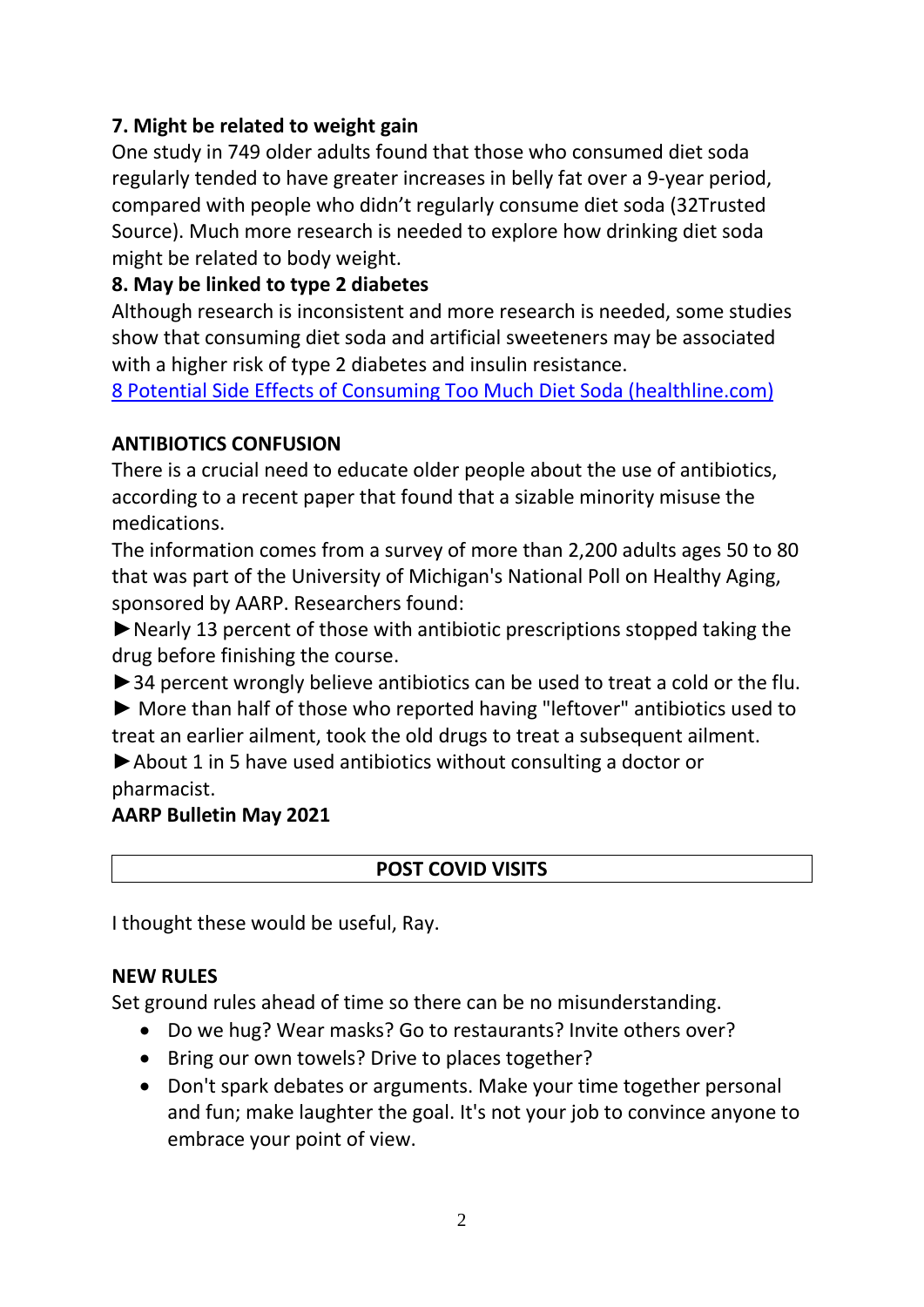- Let there be spaces in your togetherness. Plan time on your own. Take a walk, read a book, take a nap, shop for the dinner groceries.
- Above all, keep it short. For now, a two-night visit should be your maximum, even with a cherished, long-time friend.
- Common sense: Bring a gift, help with meals, clean up after yourself, and write a thank-you note.

#### **AARP, Christine Fellingham**

#### **LITERATURE**

The modern generation does not understood the genius of Shakespeare and company and their effect on the written word.

#### **STORYTELLING**

Sometime around the year 1600, the art of storytelling changed forever. Nobody knows how he came upon the idea, but William Shakespeare began experimenting with breaking the rules of how the dramatic question had previously been handled. The Professor of humanities Stephen Greenblatt writes that his true leap into genius took place when he made the 'crucial breakthrough' of removing one particular class of character information.

In most instances, the source material on which playwrights such as Shakespeare based their work clearly explained the causes of their character's behaviour. But when he was working on Hamlet, Shakespeare decided to try artfully excising such neat and reassuring explanations. In previous versions of the play, Hamlet's 'madness' had been tactical and fake, a ruse to buy time and foster the appearance of harmlessness. But in Shakespeare's version, his suicidal madness is actually real and, writes Greenblatt, 'nothing to do with the ghost' that informed him of his father's murder.

Shakespeare continued his experiment with 'radical excision' of such character information in the thrilling sequence of plays written between 1603 and 1606, Othello, King Lear and Macbeth. Why did Othello's Iago so desperately want to kill his general? Shakespeare obscured and hinted at Iago's motivations, which were clearly spelled out in his source, a short story by Giambattista Giraldi. Why did King Lear decide to perform his ridiculous love test? The source play, The True Chronicle History of King Leir, provided an explanation: Cordelia wanted to marry for love while her father, the King, wanted her marriage to further his dynasty. The love test was a trick. Cordelia was expected to claim she loved her father more than her sisters, to which the King would respond, 'So prove it. Marry who I tell you.' In Shakespeare's version, the cause of Lear's dysfunctional decision is removed. This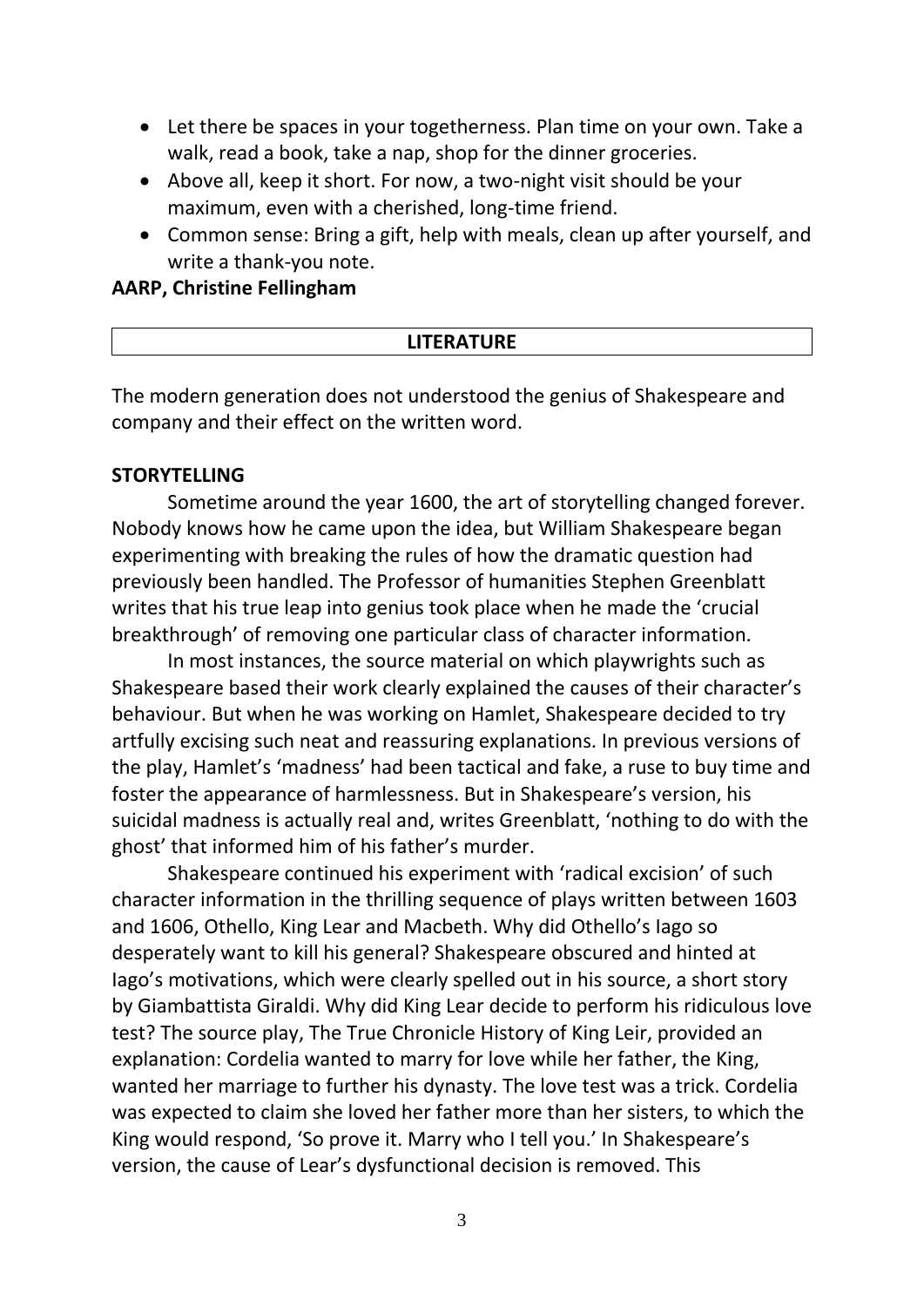experimentation in denying neat explanations, writes Greenblatt, resulted in plays that were 'immeasurably deeper' than what had gone before.

It's often said the genius of Shakespeare lies in his psychological truth. Recent advances in the sciences of the mind show the extraordinary degree to which this is correct. Shakespeare had always been sceptical of 'accounts, whether psychological or theological, of why people behave the way they do'. In his scepticism he's been proven entirely correct. **As we've learned, none of us know why we do what we do – not King Lear, not Iago, not me and not you.**

**The Science of Storytelling: Why Stories Make Us Human and How to Tell Them Better (Storr, Will)**

#### **SHORT STORIES**

#### **SAARP WEBSITE**

There are over 100 short stories on the SAARP Website as well as three anthologies:

- Poetry: The value of learning it by heart
- Expressions 2002
- Expressions 2006

The last two are also in ePub and Kindle format.

- **Expressions 2002 [\(click to read\)](https://www.saarp.net/Expressions_2002.pdf) [\(click to download\)](https://www.saarp.net/Expressions_2002.pdf) [click to download ePUB](https://www.saarp.net/pdf/Expressions%202002.epub) | [click to download Kindle](https://www.saarp.net/pdf/Expressions%202002.azw3)**
- **Expressions 2006 [\(click to read\)](https://www.saarp.net/Expressions_2006.pdf) [\(click to download\)](https://www.saarp.net/Expressions_2006.pdf) [click to download ePUB](https://www.saarp.net/pdf/Expressions%202006.epub) | [click to download Kindle](https://www.saarp.net/pdf/Expressions%202006.azw3)**

Go to [www.saarp.net](http://www.saarp.net/) and click on Short Stories.



**RIP SAA**

#### **THE FLYING SPRINGOK**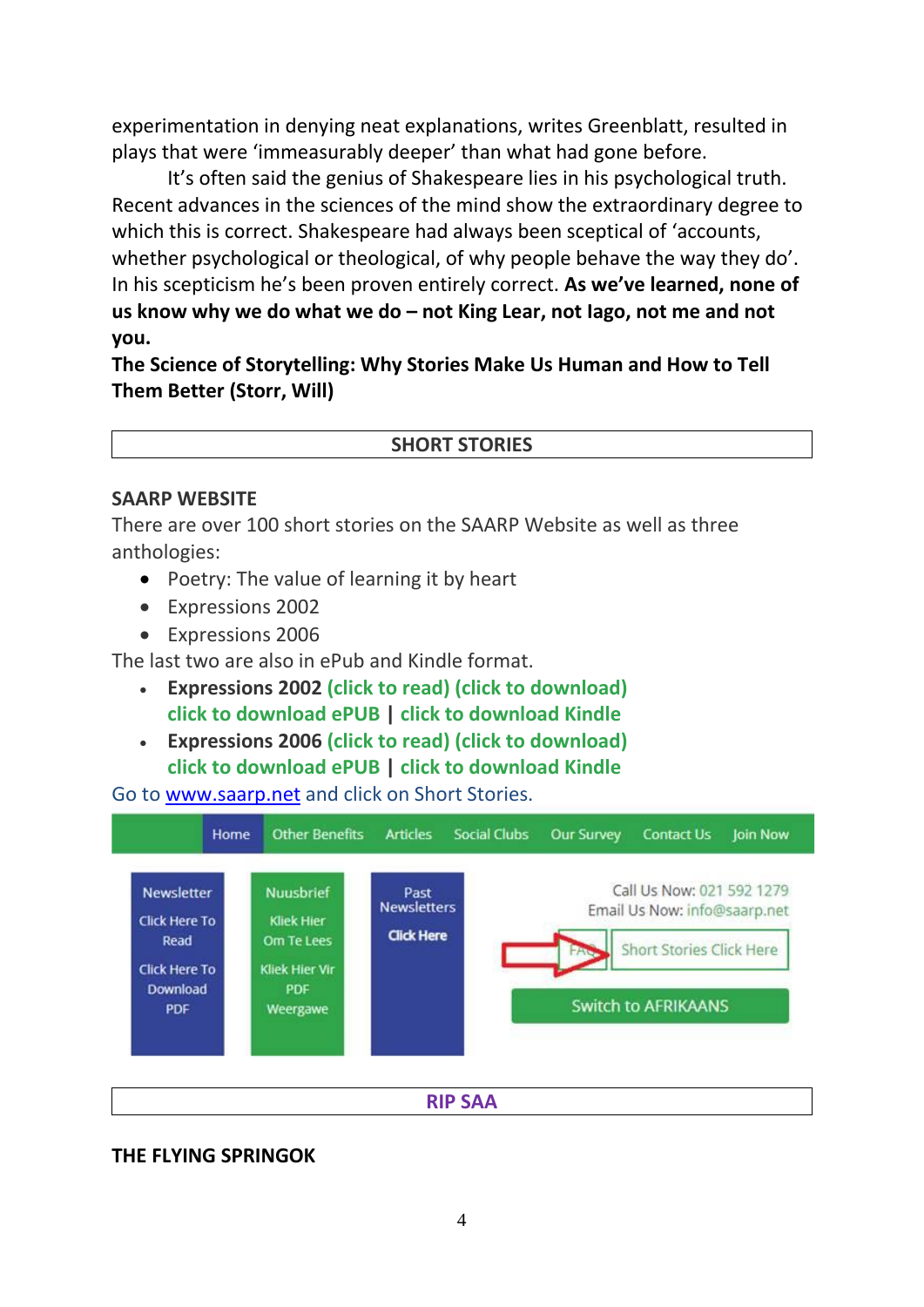. . . on May 1, 2020, Pravin Gordhan, the South African Minister of Public Enterprises, officially announced the termination of SAA in its present form and the prospective birth of an entirely new yet very much downsized version of its former self. The plan was summarized in the following statement: **Extraordinary times call for extraordinary measures. The challenges facing South African Airways has required the Leadership of all the stakeholders to rise above the crisis created by both the weaknesses within SAA and COVID 19, and to agree on a long-term vision and strategy to mitigate the impact on employees, tourism, the aviation industry and to become a catalyst for economic development and job creation. This requires an absolute focus on becoming internationally competitive for safety, quality, and cost. It will not be the old SAA but the beginning of a new journey to a new restructured airline, which will be a proud flagship for South Africa.** 

And thus it was that, after 86 years—91 if you include the five year existence of its predecessor, Union Airways—SAA came to the end of its incarnation as one of the world's great carriers and the flagship airline of the African skies. Regrettable though these developments unquestionably were, there was much for SAA to be proud of. **For 23 consecutive years, it was voted Africa's leading airline by the UK-based World Travel Awards organization. Often operating against enormous odds its achievements and accomplishments had been many. Its efficiency was often the envy of many much larger carriers around the globe.** Behind it lay the abiding legacy of that ubiquitous Flying Springbok, the logo that represented the carrier during its most turbulent, controversial yet successful heydays.

No matter what new form the airline may take in years to come, or whether it ceases operations entirely and recedes into the annals of aviation history as so many other great airlines before it, long may the Flying Springbok be remembered.

**Friedberg, Lionel. The Flying Springbok (pp. 511-512). John Hunt Publishing. Kindle Edition.**

#### **NON-FICTION**

In June, in reply to a request, I revealed some of my non-fiction books over the past while. Well, here are those I have read since then:

- 1. *Remember: The Science of Memory and the Art of Forgetting* by Lisa Genova
- 2. *Bad Days in History: A Gleefully Grim Chronicle of Misfortune, Mayhem, and Misery for Every Day of the Year* by Michael Farquhar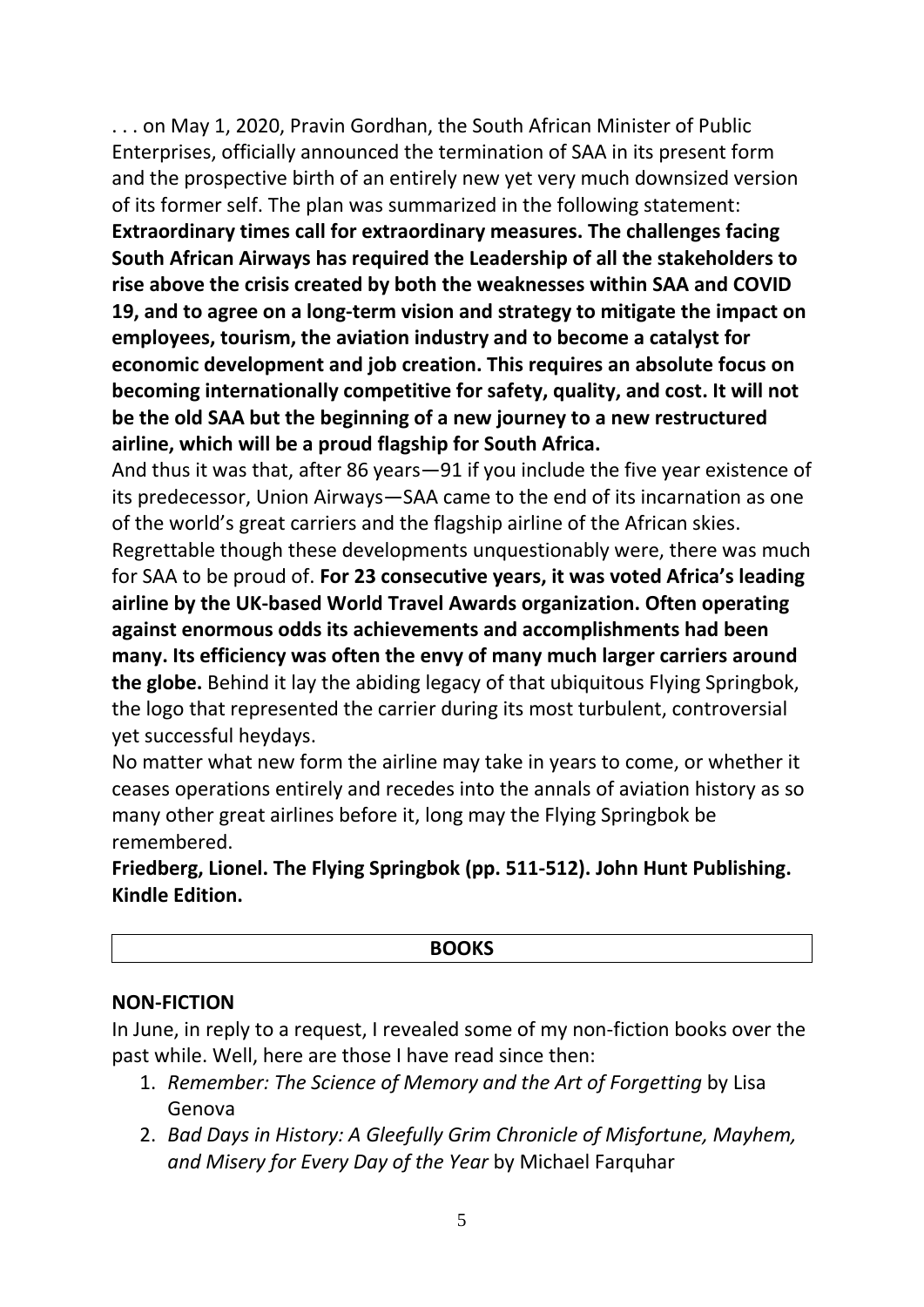- 3. *The Flying Springbok: A History of South African Airways Since Its Inception to the Post-Apartheid Era* by Lionel Friedberg
- 4. *Just the Arguments: 100 of the Most Important Arguments in Western Philosophy* by Michael Bruce, Michael Bruce, Steven Barbone
- 5. *Humorists: From Hogarth to Noel Coward* by Paul Johnson
- 6. *The Myths We Live By* Mary Midgley
- 7. *The Anglo-Saxons: A History of the Beginnings of England* by Marc Morris
- 8. *Philip: The Final Portrait* by Gyles Brandreth
- 9. *Being You - A New Science of Consciousness* by Anil Seth
- 10. Seven and a Half Lessons About the Brain by Lisa Feldman Barrett

Ray

#### **MEDICAL**

# **The Importance of Checklists Saving Lives in the Hospital**

Doctors and especially surgeons must also deal with intricate and challenging situations. In his book *The Checklist Manifesto: How to Get Things Right*, Atul Gawande explains: In surgery the way we handle this is we say, "You need eight, nine, ten years of training, you get experience under your belt, and then you go with the instinct and expertise that you've developed over time. You go with your knowledge."

But surgeons are human. We miss stuff. We are inconsistent and unreliable because of the complexity of care.

Looking for better ways to do things, Gawande took the chance to visit Boeing to see how they handled dangerously complex situations

Over and over again I found that they fall back on the basic checklist. The pilot's checklist is a critical component not just for how you handle takeoff and landing in normal circumstances, but even how you handle a crisis emergency when you only have a couple of minutes to make a critical decision.

Gawande and a team of researchers then applied this basic idea to the field of surgery. They wanted to see how much better surgeons might perform if the complexity of surgery were to be made more explicit and put into a "top-ofmind" perspective. They put together "a bedside aide" to help navigate complex procedures.

The operational team brought a two-minute checklist into the operating rooms of eight hospitals to see what, if any, progress could be made. They worked with the people at Boeing to show them how it was done in the air. One important component was not just the checklist but also making sure that the items called for on the checklist were close at hand. A cart was brought

into the operating rooms that contained many of the critical items that might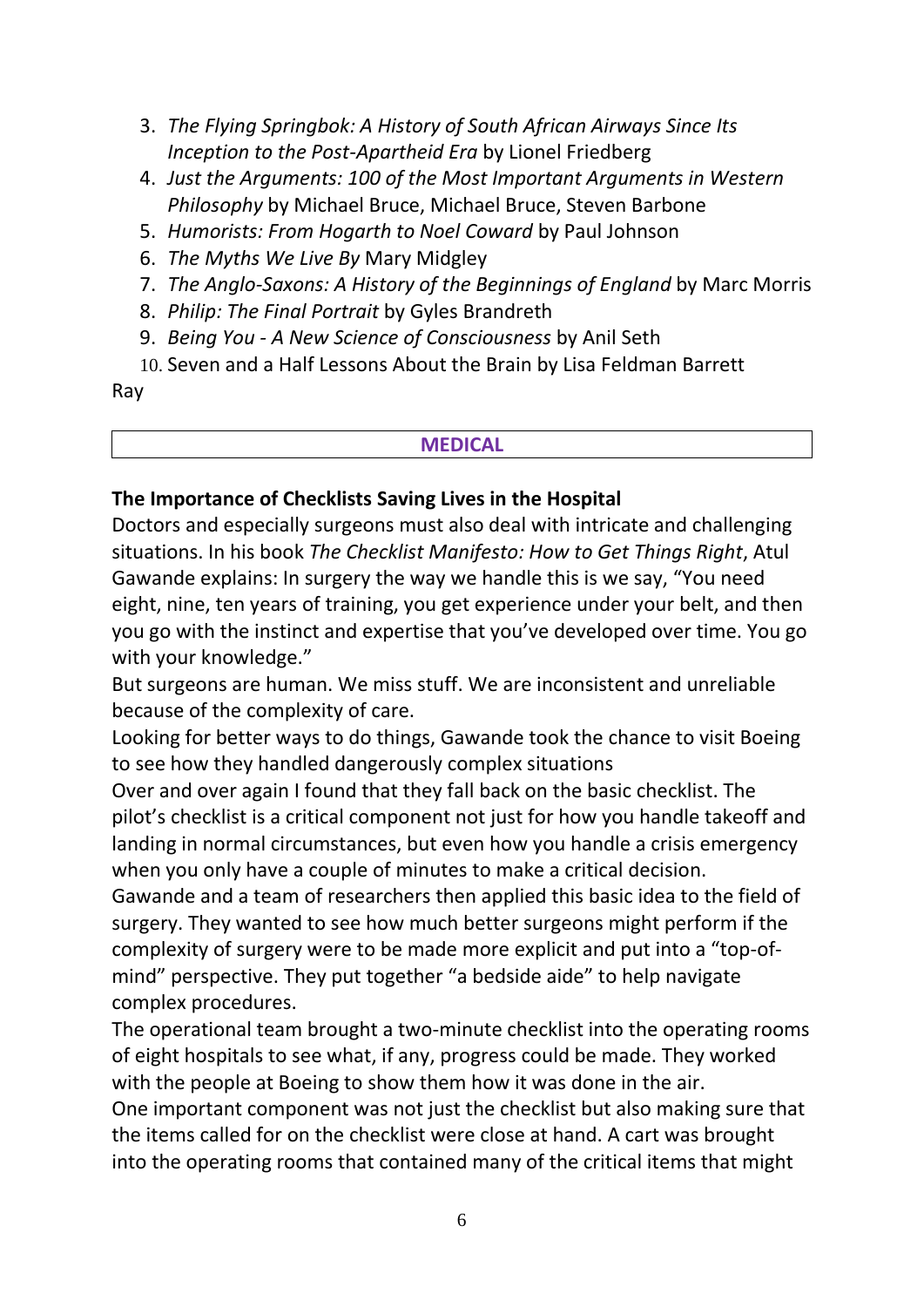be needed: additional blood, additional antibiotics and other items just in case. If the various items were not available at a critical moment, the opportunity to resolve a crisis might be lost.

Did it work? "We got better results," Gawande said. "Massively better results . . . We caught basic mistakes and some of that stupid stuff," Gawande reports. But the study returned some surprising results: "We also found that good teamwork required certain things that we missed very frequently." Surprisingly, it was found that if everyone in the operating room knew everyone else's name, the operation tended to be more successful. With a personal relationship developed among the team members in the operating room, the average number of complications and deaths dropped by 35 percent. People were more likely to speak up when things went wrong and to give suggestions to their team members.

**Knott, Jared. Tiny Blunders/Big Disasters: Thirty-Nine Tiny Mistakes That Changed the World Forever (Revised Edition) (pp. 436-438). Jefferson Central Publishing. Kindle Edition.**

#### **BOOK EXTRACT**

#### **IMAGINATION**

I was in feminine company the other day when the talk turned on war economies, with the inevitable allusion to the substitution of margarine for butter. I found it was generally agreed that the substitution had been a success. "Well," said one, "I bought some butter the other day--the sort we used to use--and put it on the table with the margarine which we have learned to eat. My husband took some, thinking it was margarine, made a wry face, and said, 'It won't do. This margarine economy is beyond me. We must return to butter, even if we lose the war.' I explained to him that he was eating butter - real butter - and he said, 'Well, I'm hanged!' Now, what do you think of that?" I said I thought it showed that taste was a matter of habit, and that imagination played a larger part in our make-up than we supposed. **Pebbles on the Shore by Alpha of the Plough 1917**

### **CHEATING – UNIVERSAL IN ALL COMPETITIONS?**

#### **BRIDGE**

"Bridge has so many moving parts that cheating can be both easy to do and hard to detect," David Owen writes, in a report today on this past summer's "Great Bridge Boycott." He recounts the events leading up to the European Bridge League's qualifying tournament for the 2021 World National Team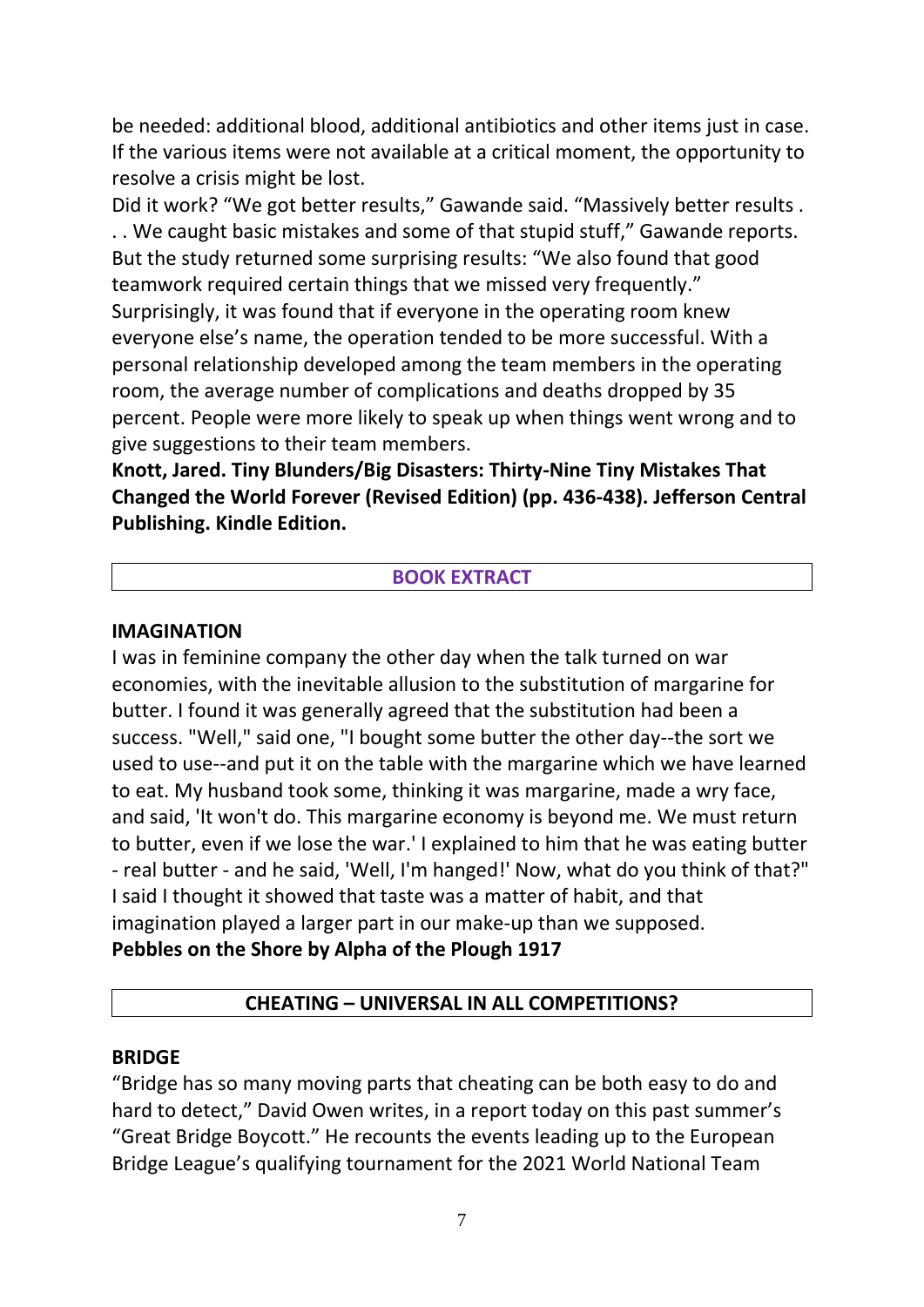Championships, where all thirty teams that were scheduled to compete against the Italian team forfeited in protest. The implied reason? The inclusion on the Italian team of Fulvio Fantoni, a notorious player who was accused of cheating several years ago. (Fantoni, and his regular partner, Claudio Nunes, have denied all allegations of cheating, and have declined to comment.) A mention of bridge can conjure easy stereotypes, of "little old ladies" and folding card tables—in contrast to the game's cousin, poker, with its suspenseful battles and associations with "Casino Royale." But the stakes, and the subterfuge, are serious in bridge, where a long-standing history of cheating through the use of secret signals and subtle gestures has dethroned many a champion. Scandals like these, and the most recent one involving Fantoni, have made the game seem more interesting to some people who've never played it. **Jessie Li, newsletter editor. The New Yorker**

# **Athletes' Justification of Cheating in Sport: Relationship with Moral Disengagement in Sport and Personal Factors**

Download the PDF:

[https://www.researchgate.net/publication/283085695\\_Athletes'\\_Justification](https://www.researchgate.net/publication/283085695_Athletes) of Cheating in Sport Relationship with Moral Disengagement in Sport a nd Personal Factors

## **TECHNOLOGY**

### **FAKE NEWS**

*"Senses such as vision and hearing might be separated at their sources, but our mind combines these inputs to create a model – a working illusion – to explain what's going on. As a consequence, our perception readily adapts the present to what we expect of it. Camouflage deceives the gazelle, who expects to see long grass and so overlooks the lioness. It isn't until something reaches a certain bar of sensory improbability – long grass shouldn't smell like a lion, it shouldn't move against the wind – that the integrity of the illusion is challenged and revised."*

The trouble with the illusions created by and from the internet is that the smell of the lion is missing . . ..

### **BAD LANGUAGE DAY**

### **DECEMBER 3, 1992 No LOL Matter**

On December 3, 1992, Neil Papworth sent the world's first text message, making it a very bad day for the English language indeed. Since that day,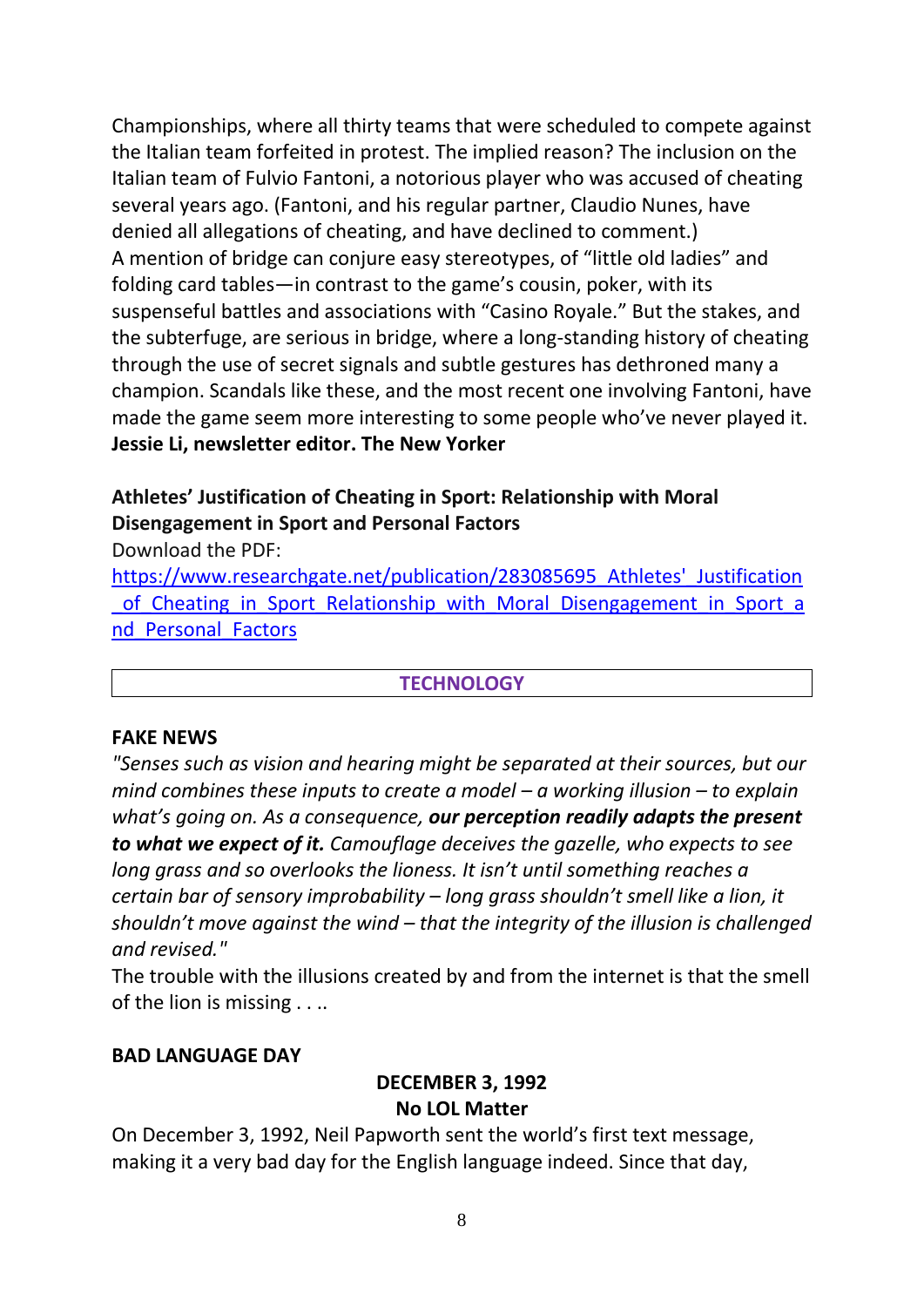teenagers have stopped actually speaking to one another, proper spelling has become obsolete, and driving while **texting has now far surpassed driving while drinking as the most lethal activity on the road**. 4COL.\* **Bad Days in History by Michael Farquhar**

\* 4COL means "For Crying Out Loud"

#### **SAARP SERVICES**

#### **SHORT TERM INSURANCE**

**Please contact us if you experience any problems with an insurance claim or are faced with unreasonable annual increases. We are a registered broker and deal with three different insurance companies to ensure that our members receive the best deal possible.**

|                   |  | Home Benefits Communication Social Clubs Contact Us Join Now Advertisements |  |  |  |  |  |  |  |
|-------------------|--|-----------------------------------------------------------------------------|--|--|--|--|--|--|--|
|                   |  |                                                                             |  |  |  |  |  |  |  |
| <b>SAARP NEWS</b> |  |                                                                             |  |  |  |  |  |  |  |

#### **MEMBER FEED BACK (Verbatim)**

- I just want to say thank you so much for your monthly newsletter, it is informative, and very helpful with your medical info etc. Keep up the good work.
- I am writing to comment on an article published in the last newsletter under Book Extracts. The book Pebbles on the Shore was mentioned , written by Alfred George Gardiner (Alpha of the Plough) and it was very interesting to me as he was my great grandfather's brother! My grandfather came here during the Anglo Boer war ( ie it was his uncle who wrote the book). My Mother who is turning 105 in 2 week's time had the book as her English setwork book at Cape Town High, not knowing then that she would one day be married to my father who was the great nephew of the author. Thought this might be of interest to you.
- Yesterday I received an SMS advising me that my claim had been approved and that the claim amount would be paid into my bank account within the next 2 to 3 days. May I thank you for the exceptional service displayed by your company, yourself and your associates. Kindly 'pass on' my thanks to them.
- Thanks Ray, very informative newsletter and loaded with very useful information all round.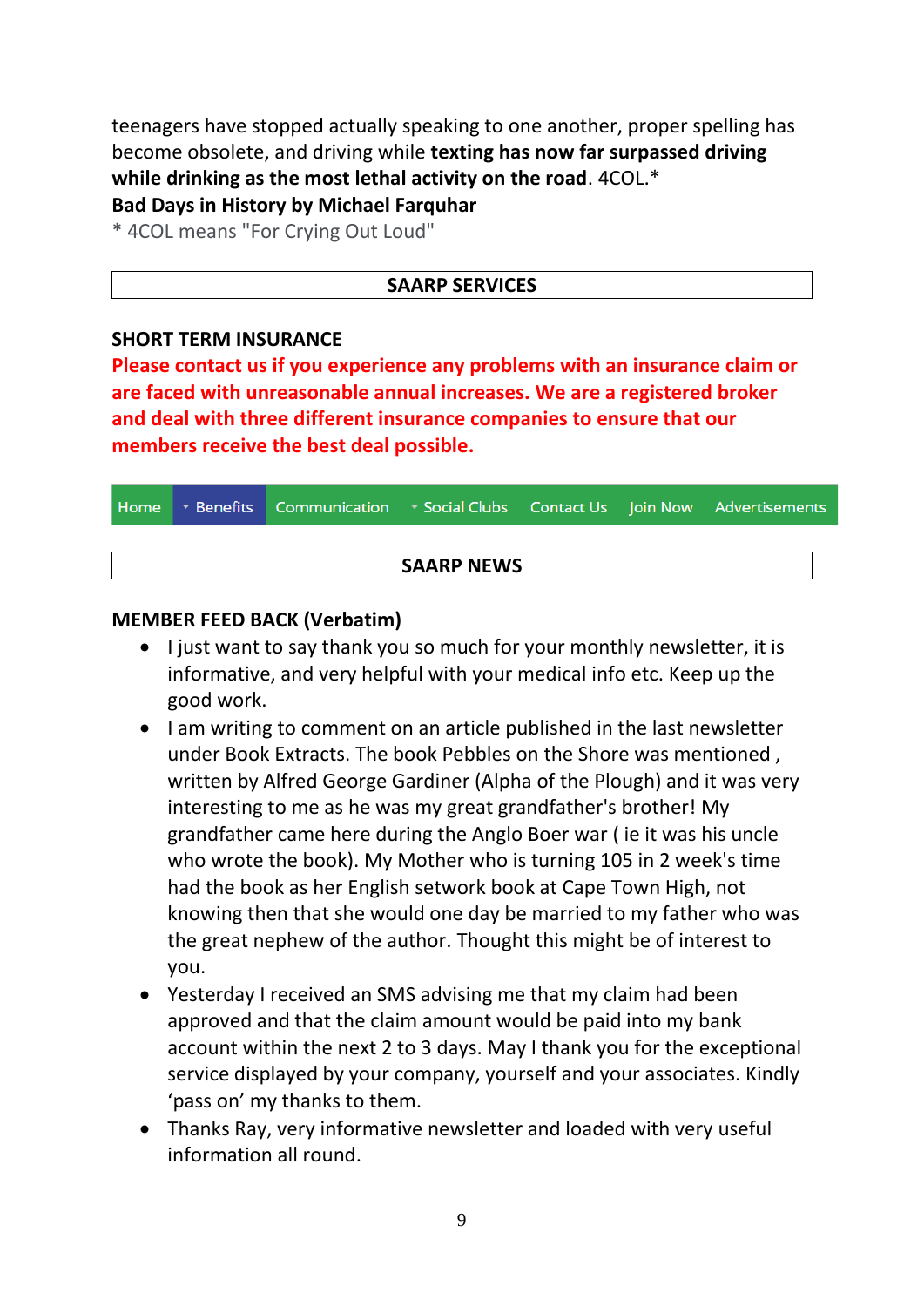- Always enjoy the Newsletters
- Just a little message of compliment! You kindly booked us into the accommodation at Club Mykonos during flower season and we had a great time. They were renovating the pool right outside our flat but we weren't there so no inconvenience! We were at the centre of the flowers and enjoyed beautiful displays in and around Langebaan, Cape Columbine at its absolute best and of course West Coast National Park. We used the backroads via Darling so saw beautiful fields of Canola and Arum Lilies. So the timing was absolutely spot on and we had a great time. Thank you for your role in making this possible!
- Thank you so much Renske for all your efforts on my behalf.
- For yet another helpful email. Such service is, of course, not expected in modern-day practice and very seldom provided. Your kind attention to personal service is much and sincerely appreciated. So the insurers are improving the odds in their 9 month wait clause. The advanced age of applicants in this case increases the likelihood of passing on before the end of the waiting period. QED. I will follow your advice and go the 'cash is king' route. On that score, a suggestion to you: If one believes that more and more seniors are rejecting the concept of expensive coffins and elaborate funerals, then a case could be made for SAARP providing regularly updated details in this regard e.g. cost comparisons between basic and fancy farewells. 'Twould be useful, yes? Nice chatting to you, as always,

## **SHORT STORIES FEEDBACK (Verbatim)**

- I much appreciated the short story, Mrs Ketley. It read less like a classic short story with a twist in the tale but was nevertheless able to draw me in and invoke a real sense of what life was like at that time. It did so without pretention. The author wrote with empathy and humility which was engaging.
- I enjoyed one of the stories on Saarp. Cut Price.
- Great story. Thank you. I am glad we did not miss it after all. The Great Garden Gnome Heist

Go to [www.saarp.net](http://www.saarp.net/) . . . to read them.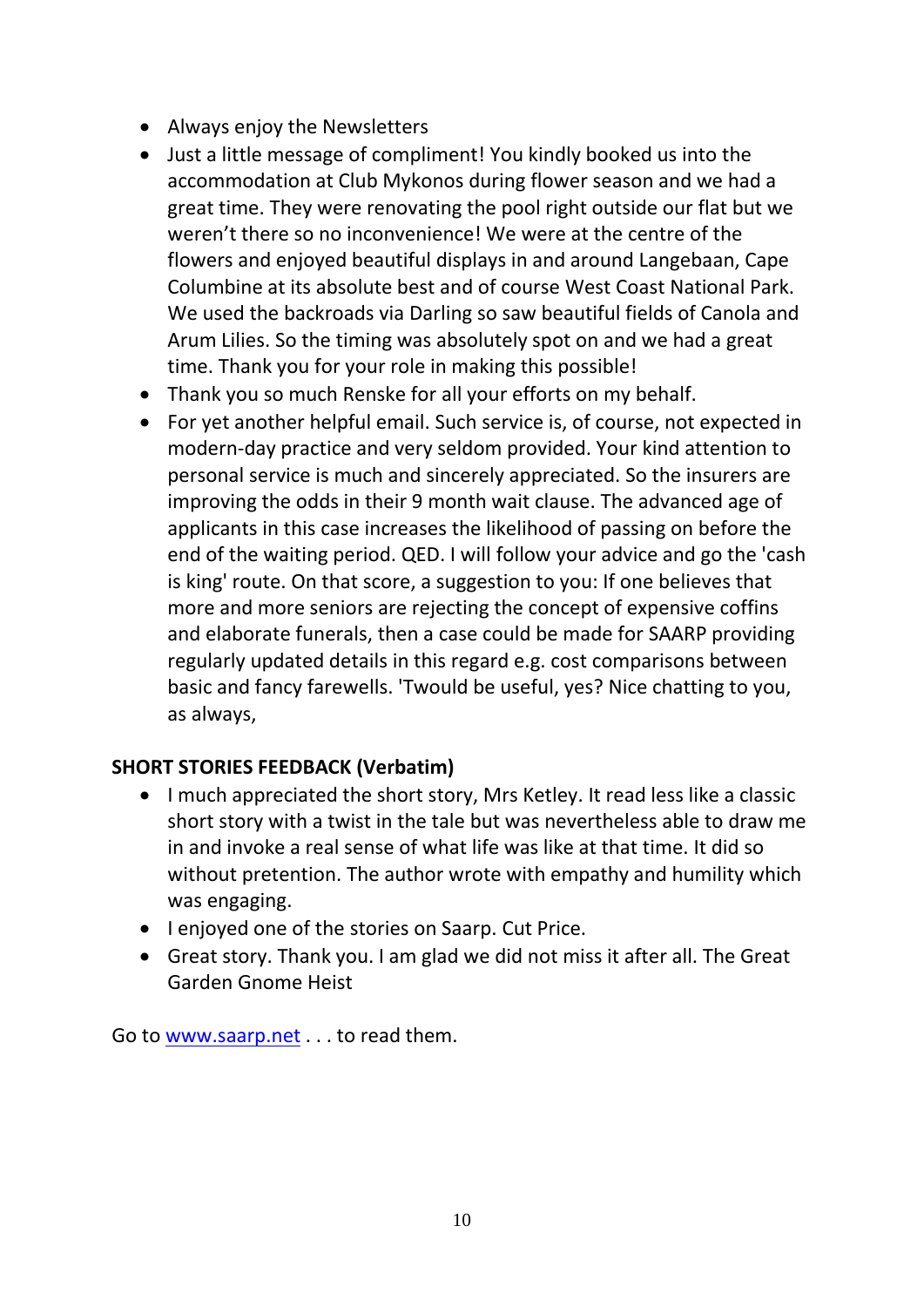### **SAARP HOLIDAY CLUB**

The following are examples of discounted off-peak holidays, which our Holiday Club has on offer for you and your families. *To book phone Renske on 021 592 1279 or email her at [renskes@saarp.net](mailto:renskes@saarp.net)*

| <b>RESORT</b>            | <b>AREA</b>            | <b>DATE</b>  | <b>UNIT</b> | <b>PRICE</b> |  |  |  |  |  |
|--------------------------|------------------------|--------------|-------------|--------------|--|--|--|--|--|
| <b>BOOKINGS FOR 2022</b> |                        |              |             |              |  |  |  |  |  |
|                          |                        |              |             |              |  |  |  |  |  |
| Club Mykonos             | Langebaan              | 7-11 March   | 1 bedroom   | R2587.50     |  |  |  |  |  |
| Club Mykonos             | Langebaan              | $30/5 - 3/6$ | 1 bedroom   | R1725        |  |  |  |  |  |
| Club Mykonos             | Langebaan              | $30/5 - 3/6$ | 2 bedroom   | R2156.25     |  |  |  |  |  |
| Club Mykonos             | Langebaan              | 6-10 June    | 1 bedroom   | R1725        |  |  |  |  |  |
| Club Mykonos             | Langebaan              | 6-10 June    | 2 bedroom   | R2156.25     |  |  |  |  |  |
| Club Mykonos             | Langebaan              | 25-29 July   | 2 bedroom   | R2156.25     |  |  |  |  |  |
| Club Mykonos             | Langebaan              | $1-5$ Aug    | 2 bedroom   | R2156.25     |  |  |  |  |  |
| Club Mykonos             | Langebaan              | 15-19 Aug    | 1 bedroom   | R1725        |  |  |  |  |  |
| Club Mykonos             | Langebaan              | $29/8 - 2/9$ | 2 bedroom   | R2156.25     |  |  |  |  |  |
| Club Mykonos             | Langebaan              | 5-9 Sep      | 1 bedroom   | R1725        |  |  |  |  |  |
| Port Owen Marina         | Velddrif               | 11-15 April  | 1 bedroom   | R3450        |  |  |  |  |  |
| Port Owen Marina         | Velddrif               | 25-29 July   | 1 bedroom   | R1293.75     |  |  |  |  |  |
| Port Owen Marina         | Velddrif               | 15-19 Aug    | 1 bedroom   | R1293.75     |  |  |  |  |  |
| <b>Strand Pavillion</b>  | Strand                 | $31/1 - 4/2$ | Studio      | R3018.75     |  |  |  |  |  |
| <b>Strand Pavillion</b>  | Strand                 | 7-11 Feb     | Studio      | R3018.75     |  |  |  |  |  |
| <b>Strand Pavillion</b>  | Strand                 | 11-15 April  | Studio      | R2587.50     |  |  |  |  |  |
| <b>Strand Pavillion</b>  | Strand                 | 19-23 Sep    | 2 bedroom   | R2587.50     |  |  |  |  |  |
| The Peninsula            | Sea Point              | 21-24 Jan    | Studio      | R4743.75     |  |  |  |  |  |
| The Peninsula            | Sea Point              | 25-29 April  | Studio      | R4312.50     |  |  |  |  |  |
| Eden on the Bay          | Blouberg               | 16-20 May    | 2 bedroom   | R2587.50     |  |  |  |  |  |
| <b>Tableview Cabanas</b> | Blouberg               | 14-18 Feb    | Studio      | R2156.25     |  |  |  |  |  |
| <b>Tableview Cabanas</b> | Blouberg               | 7-11 March   | 1 bedroom   | R3450        |  |  |  |  |  |
| <b>Tableview Cabanas</b> | <b>Blouberg</b>        | 16-20 May    | 1 bedroom   | R1293.75     |  |  |  |  |  |
| Formosa Bay              | <b>Plettenberg Bay</b> | 21-25 Feb    | 1 bedroom   | R2587.50     |  |  |  |  |  |
| <b>Brookes Hill</b>      | Port Elizabeth         | 25-29 July   | 2 bedroom   | R2587.50     |  |  |  |  |  |
| <b>Brookes Hill</b>      | Port Elizabeth         | 22-26 Aug    | 1 bedroom   | R2156.25     |  |  |  |  |  |
|                          |                        |              |             |              |  |  |  |  |  |
| Cayley Lodge             | Drakensberg            | 7-11 Feb     | 1 bedroom   | R3450        |  |  |  |  |  |
| Cayley Lodge             | Drakensberg            | 14-18 Feb    | 1 bedroom   | R3450        |  |  |  |  |  |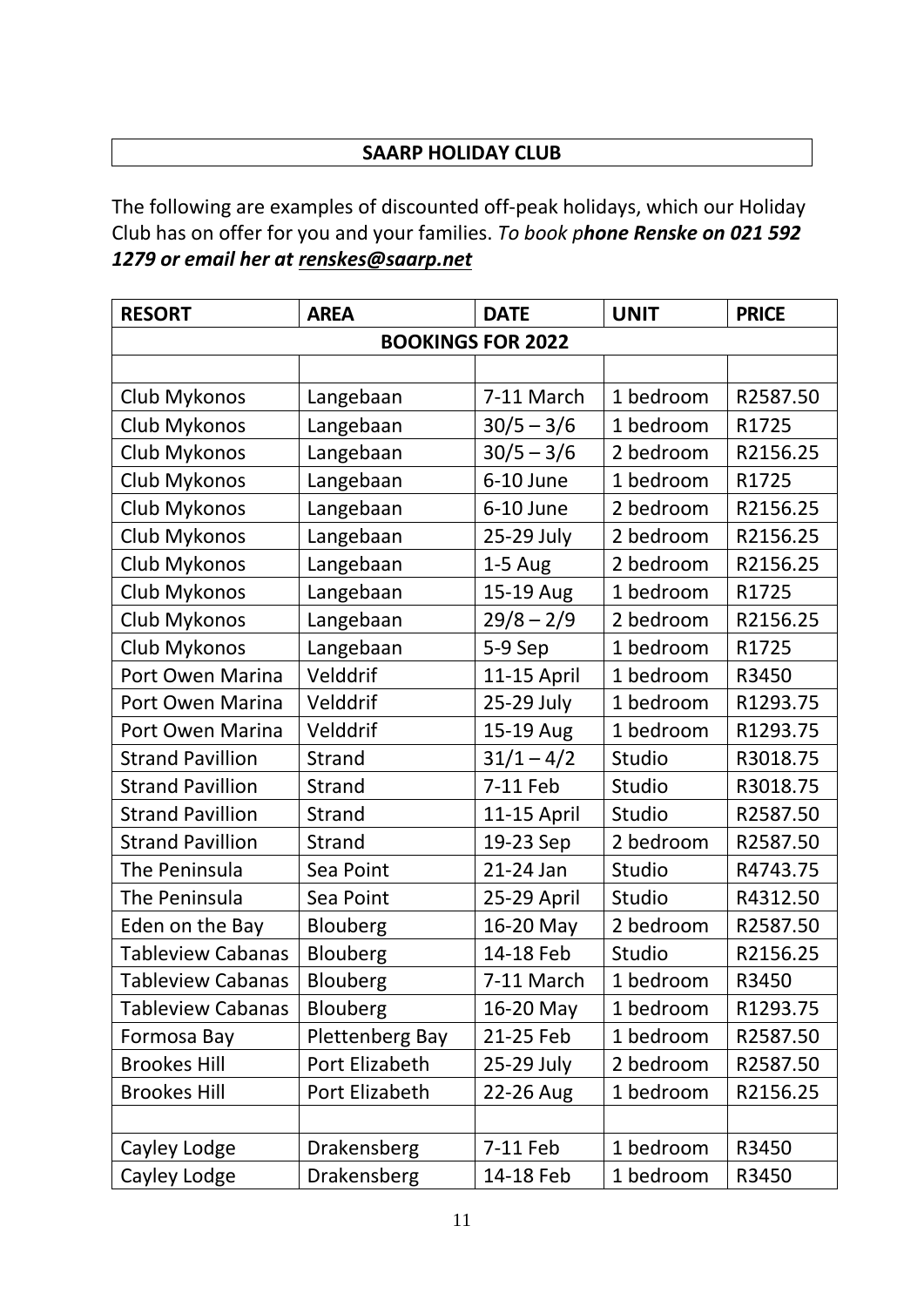| Drakensberg Sun         | Drakensberg | $30/5 - 3/6$ | 1 bedroom | R2156.25 |
|-------------------------|-------------|--------------|-----------|----------|
| Drakensberg Sun         | Drakensberg | 25-29 July   | 2 bedroom | R2587.50 |
| <b>Dolphin View</b>     | Umdloti     | 14-18 Feb    | 1 bedroom | R3018.75 |
| Dolphin View            | Umdloti     | 16-20 May    | Studio    | R1293.75 |
| Umhlanga Cabanas        | Umhlanga    | 23-27 May    | 2 bedroom | R2587.50 |
| Umhlanga Cabanas        | Umhlanga    | 15-19 Aug    | 2 bedroom | R2587.50 |
| Umhlanga Cabanas        | Umhlanga    | 12-16 Sep    | 2 bedroom | R2587.50 |
| Umhlanga Sands          | Umhlanga    | 6-11 June    | 2 bedroom | R2587.50 |
| <b>Umhlanga Sands</b>   | Umhlanga    | 15-20 Aug    | 1 bedroom | R2156.25 |
| Umhlanga Sands          | Umhlanga    | 22-27 Aug    | 1 bedroom | R2156.25 |
| Umhlanga Sands          | Umhlanga    | 5-10 Sep     | 1 bedroom | R1725    |
| <b>Sandpiper Dunes</b>  | Namibia     | 14-18March   | 2 bedroom | R3018.75 |
| Mabalingwe              | Bela Bela   | $29/8 - 2/9$ | 2 bedroom | R2587.50 |
| Bakgatla                | Pilanesberg | 24-28 Jan    | 1 bedroom | R2587.50 |
| Manyane                 | Pilanesberg | 21-25 Feb    | 1 bedroom | R3018.75 |
| <b>Hazyview Cabanas</b> | Hazyview    | 14-18March   | 2 bedroom | R2587.50 |
| <b>Hazyview Cabanas</b> | Hazyview    | 23-27 May    | 2 bedroom | R1725    |
| Hazyview Cabanas        | Hazyview    | $30/5 - 3/6$ | 2 bedroom | R2587.50 |
| <b>Hazyview Cabanas</b> | Hazyview    | $30/5 - 3/6$ | 3 bedroom | R2587.50 |
| <b>Hazyview Cabanas</b> | Hazyview    | 6-10 June    | 2 bedroom | R2587.50 |
| <b>Hazyview Cabanas</b> | Hazyview    | 25-29 July   | 2 bedroom | R1725    |
| <b>Hazyview Cabanas</b> | Hazyview    | $1-5$ Aug    | 3 bedroom | R2587.50 |
| <b>Hazyview Cabanas</b> | Hazyview    | 22-26 Aug    | 2 bedroom | R1725    |

**NOTE 1: The above prices include 15% VAT.**

**NOTE 2: The price is for the entire period.**

**NOTE 3: All cancellations must be made 7 weeks before check-in date.**

**NOTE 4: These are Holiday Club Regulations, to which all members MUST adhere.**

**Note: 5: In making a booking, you agree that these regulations apply to you. PAYMENT: Once Renske has CONFIRMED your booking, she will submit an invoice containing SAARP's bank details. Once you have deposited the required amount in SAARP's bank account, please provide proof of payment using one of the following:** 

Fax : 021 592 1284

E-mail: [info@saarp.net](mailto:info@saarp.net)

**In addition, remember to quote your ID Number and name.**

**DO NOT PAY ANYTHING UNTIL YOU HAVE RECEIVED THE CONFIRMATION OF THE BOOKING AND THE INVOICE**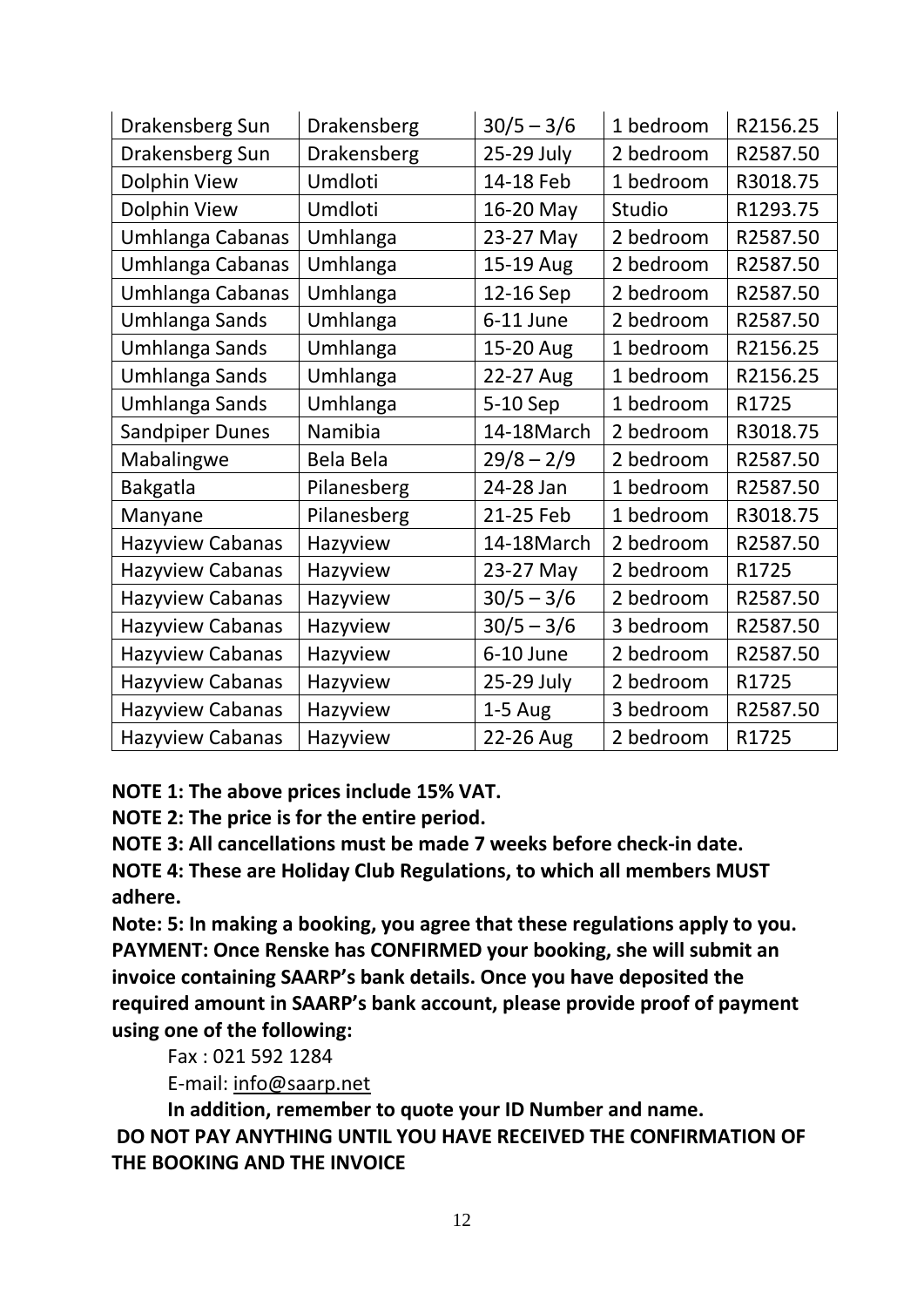# **Contact us at SAARP Tel: 021 592 1279 Fax: 021 592 1284 Call us and we'll call you back to save your phone bill e-mail: [info@saarp.net](mailto:info@saarp.net) Or see it all at [www.saarp.net](http://www.saarp.net/)**

*SAARP, its suppliers, publisher, printer and contributors do not have any intention to provide specific medical or other advice but rather may provide readers with information in terms of its rights under the Constitution of South Africa. Information provided here is not a substitute for professional advice of any nature, more particularly medical advice, care, diagnosis or treatment, neither is it designed to promote or endorse any medical practice or treatment, programme or product. It is placed on record that SAARP does not endorse or recommend any product advertised or mentioned on or in any of our publications. Additionally, and similarly, SAARP does not offer professional advice in any area, including, but not limited to, law and finance. In all cases, should readers require advice, they should consult a properly accredited and qualified specialist in the field.*

#### **TRIVIA**

### **SNIPPETS**

- 'The divided and acrimonious world that is being created by net zero policies will permit China to further enhance its global economic presence and influence while the developed, democratic world becomes economically, politically, and militarily weaker.' **The Spectator**
- In six years Sajid Javid has had six cabinet jobs. He has been culture secretary, business secretary, communities secretary, home secretary and chancellor — and, just over 100 days ago, he was made Secretary of State for Health. **The Spectator**

### **POINTS TO PONDER**

### **. . . AND WE THINK WE ARE ADVANCED**

 Depending on the trap style and season, the stewards of the traps could target either herring or salmon, and manage how many salmon went on to spawn in the local creek systems. **By doing this they were able to ensure they only took enough fish to meet community and trade needs**. **If a fish run looked weak, they could opt not to fish it at all.**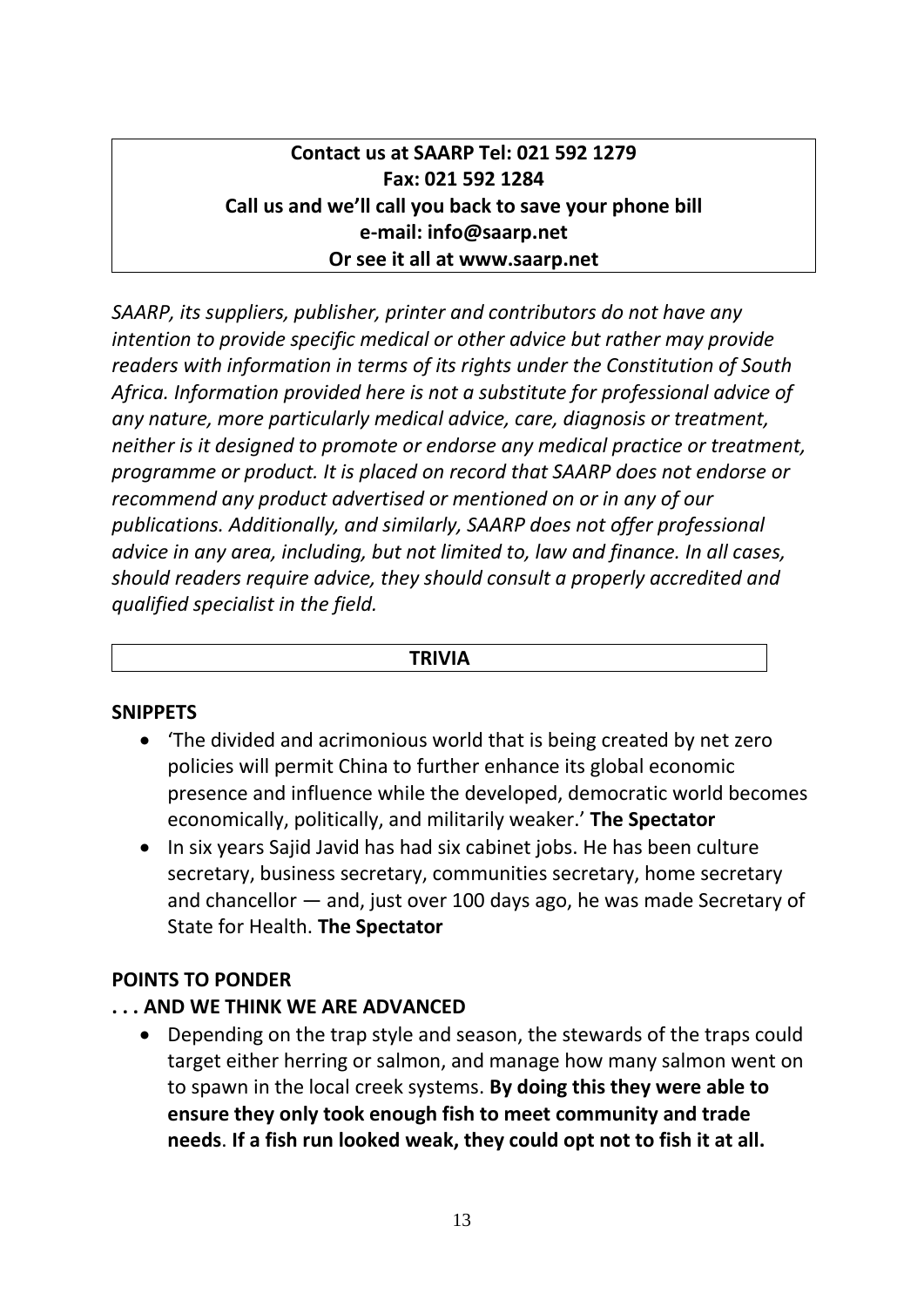Fish traps - Between 1300 and 100 years old - of the K'ómoks People, on the east side of Vancouver Island on the edge of the Salish Sea. Read the article:

**[https://www.bbc.com/travel/article/20211013-an-underwater](https://www.bbc.com/travel/article/20211013-an-underwater-mystery-on-canadas-coast)[mystery-on-canadas-coast](https://www.bbc.com/travel/article/20211013-an-underwater-mystery-on-canadas-coast)**

- "We still have so much to learn— we're like babes in the wood when it comes to really understanding nature. **We haven't even begun to learn about the myriad of forms of life in the soil beneath us**." **Jane Goodall, the world's foremost expert on chimpanzees.**
- **Within one linear centimetre of your lower colon there lives and works more bacteria (about 100 billion) than all humans who have ever been born.** Yet many people continue to assert that it is we who are in charge of the world. **Neil deGrasse Tyson, astrophysicist and author**

# **LANGUAGE**

Many people, people who make posters for leading publishers, write captions for the BBC, compose letters and advertisements for important institutions, seem to think that capitalization and marks of punctuation are condiments that you sprinkle through any collection of words as if from a saltshaker. **The Road to Little Dribbling by Bill Bryson**

## **SMILE**

- Borrow money from pessimists, they don't expect to get it back
- Half the people you know are below average
- How do you tell when you're out of invisible ink?
- Hard work pays off in the future; but laziness pays off now
- If at first you don't succeed, destroy all the evidence that you tried
- Experience is something you don't get until just after you needed it
- The problem with the genepool is that there is no lifeguard
- Everyone has a photographic memory; some just don't have the film
- If your car could travel at the speed of light would your headlights still work?
- So what's the speed of dark?

## **SAARP YEAR-END CLOSING**

We will close at 12h00 on Wednesday the 15th December, 2021 and be back in the office on the 11th January 2022**.**

This is the last newsletter for this year.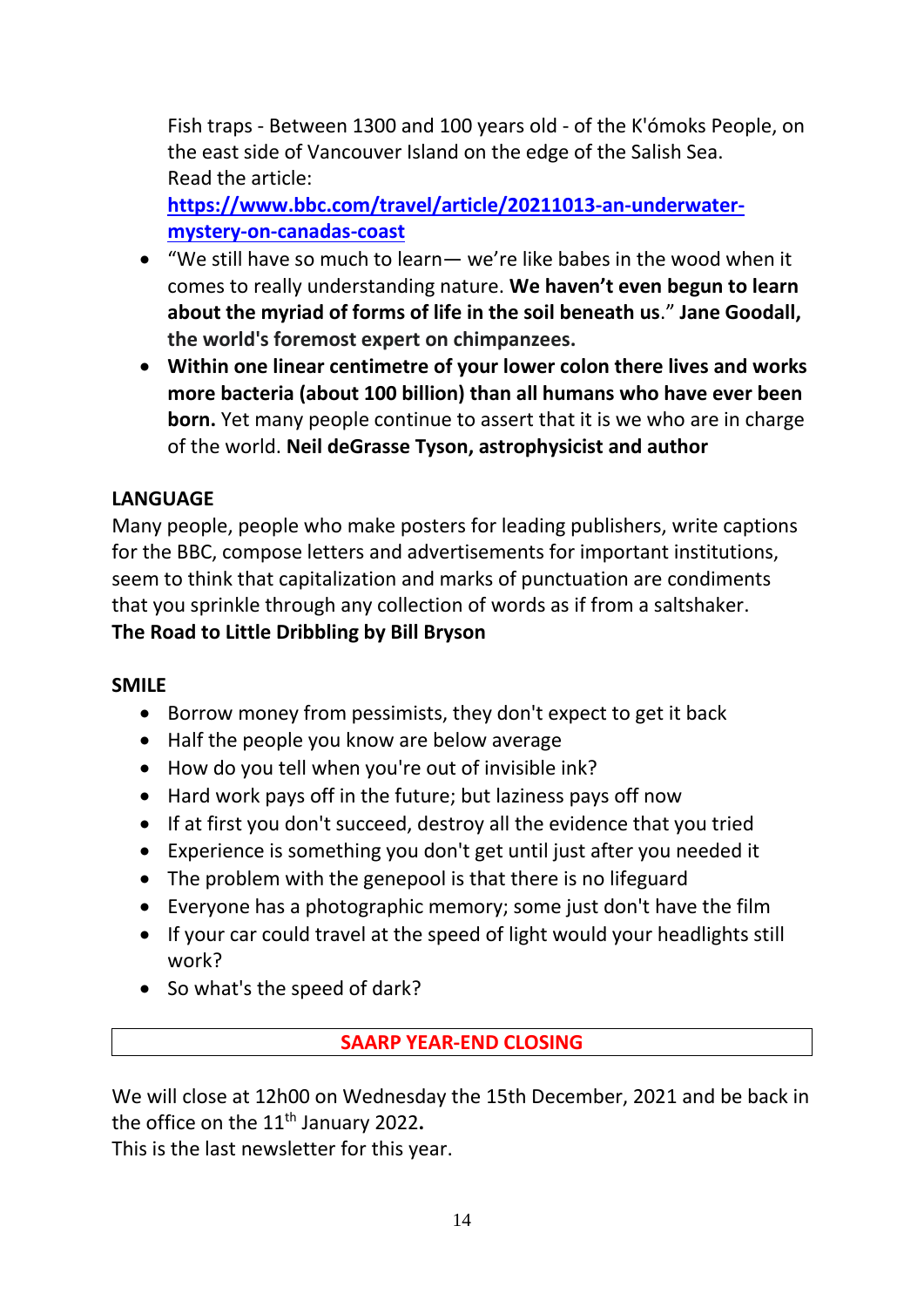While we are closed, please remember to check the SAARP website [www.saarp.net](http://www.saarp.net/) for information on a variety of subjects.

**The next newsletter will be number 178 and will be distributed at 09h00 on Monday 31st January 2022.**

## **THE SOCIAL CLUB YEAR**

### **CHRISTMAS THOUGHTS 2021**

It seems just yesterday that I was starting this final note of the year for Christmas 2020 and here we are - Christmas 2021.

Throughout the year, it appears that the regulations governing social distancing have been playing the on-again, off-again game, leaving some of us unsure as to what the current "right way" of doing things is. One thing never changes though: wear a mask in all public places and sanitise your hands. It is also imperative to keep your masks hygienically clean, and germ free. Added to this has been the huge controversy raging over to vaccinate or not to vaccinate. Many feel that compulsory vaccination requirements are a violation of their personal rights, and a move towards a more controlling political system. However, doctors, hospitals and nursing staff continue with the heavy workload of those succumbing to Covid-19.

Full marks to our Social Clubs. Many of them have steadfastly continued to remain in contact with their members, arranging on line meetings and activities as well as being very creative in terms of physical meetings in open outdoor places. Some have even had speakers, and done mountain walks et cetera. We salute your efforts in these trying times.

Social Clubs play a very important role in the lives of many people, and in some cases, are their lifelines to sanity, particularly under these isolating circumstances.

We have lost a number of members who have passed on, and through resignations linked to a reluctance to be involved in community meetings. But, we have gained a few new members, which is heartening. We have had enquiries from two different areas in terms of starting up new Social Clubs, which is also encouraging. We have kept in touch all our clubs in terms of regular information sent to chairpersons on changing conditions, and requirements.

We believe that a positive attitude, a willingness to help others in need, or those less fortunate than ourselves, and an acceptance of who and where we are in terms of this pandemic, all go a long way to easing the difficult situations many of us find ourselves in.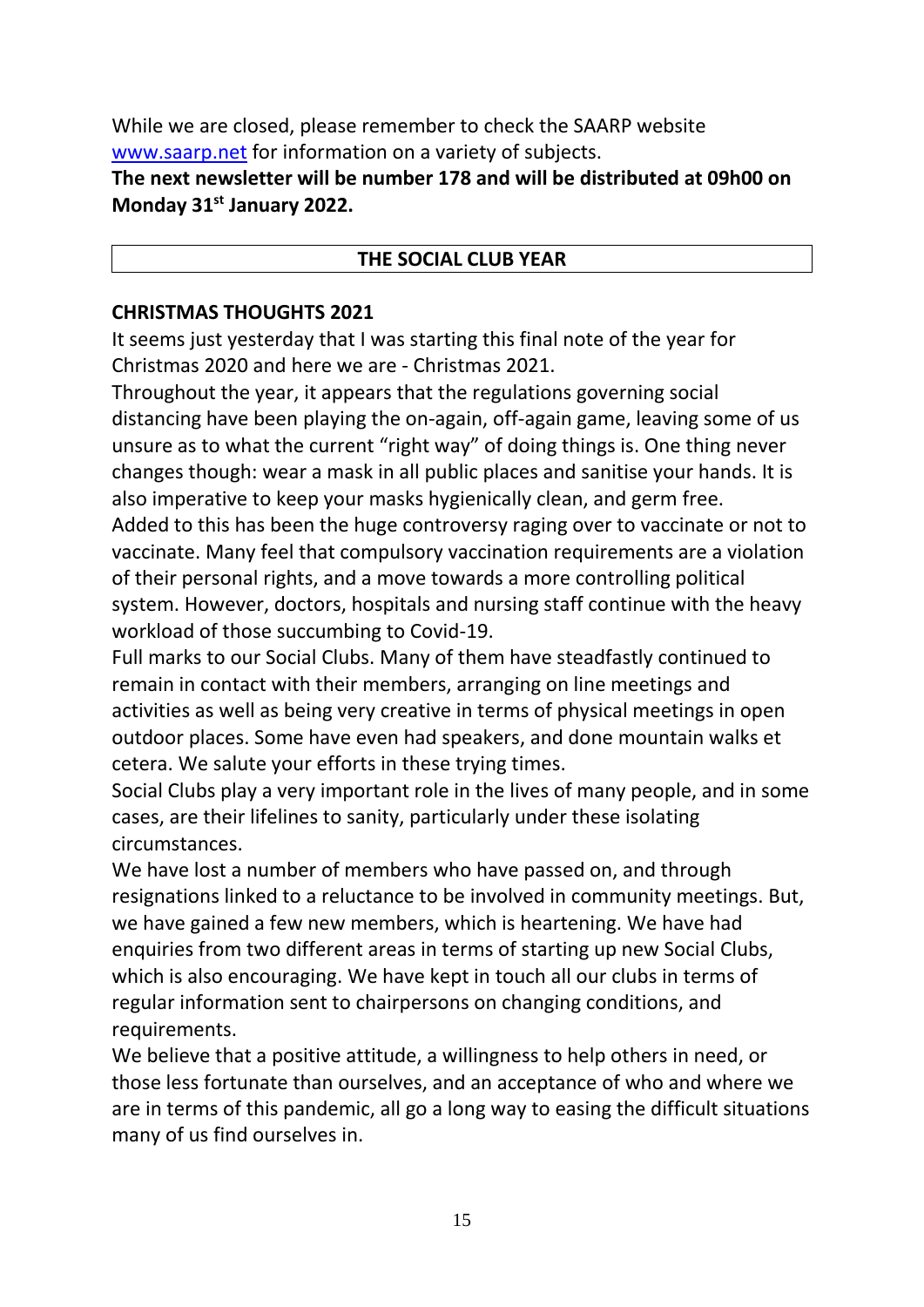Over this Christmas-New Year period may you all have blessings in abundance, the wisdom to recognise them, and the patience to put them into practice. Enjoy being with your families, friends and loved ones.

Be sensible and take care at all times, and above all may the joyous blessings of this time of year fill your coming year with love, gratitude, and an awareness of the needs of others.

We at SAARP wish you all the most peaceful Festive Season.

## **Julie Hattingh**

# **MESSAGE FROM OUR CEO**

## Dear Members

As we near the end of the year and look back on the year we can do so with thanks that in our membership of around 100000 members we had so few who succumbed to the Corona virus.

With our free Wills benefit, I have only seen a few cases of estates which we had to finalize due to the virus, or advices being received of membership cancellations due to deaths caused by the virus.

Our members are very dear to our hearts and we do not like to lose any for any reason. I thank members for looking after themselves during these trying times.

Our holiday club section has been inundated with holiday requests a clear indication that after the lockdown period members now want to get way and have a change of scenery. The lists of low cost holidays available in the newsletter each month are what the members look forward to.

Sadly, during the year we lost one of our staff members, Lorraine, due to an incurable disease and we have now replaced her with Mandy so we are back to full strength and ready to serve our members.

As a service organization for people over 50, our prime aim is to do whatever we can to assist our members, particularly financially, in their daily lives. It is pleasing to us to see how much members use the benefits that their free membership provides. We urge members to encourage friends to join and also be able to use these benefits and save money wherever they can. They should simply go to our website [www.saarp.net](http://www.saarp.net/) to join.

As we near the Christmas holidays and look forward a break with friends and families I thank you for being part of our family and the numerous letters and visits to the office that we received over the year.

We will close from the 16<sup>th</sup> December until early January and I wish you all a very blessed and happy Christmas; may it be filled with love and happiness.